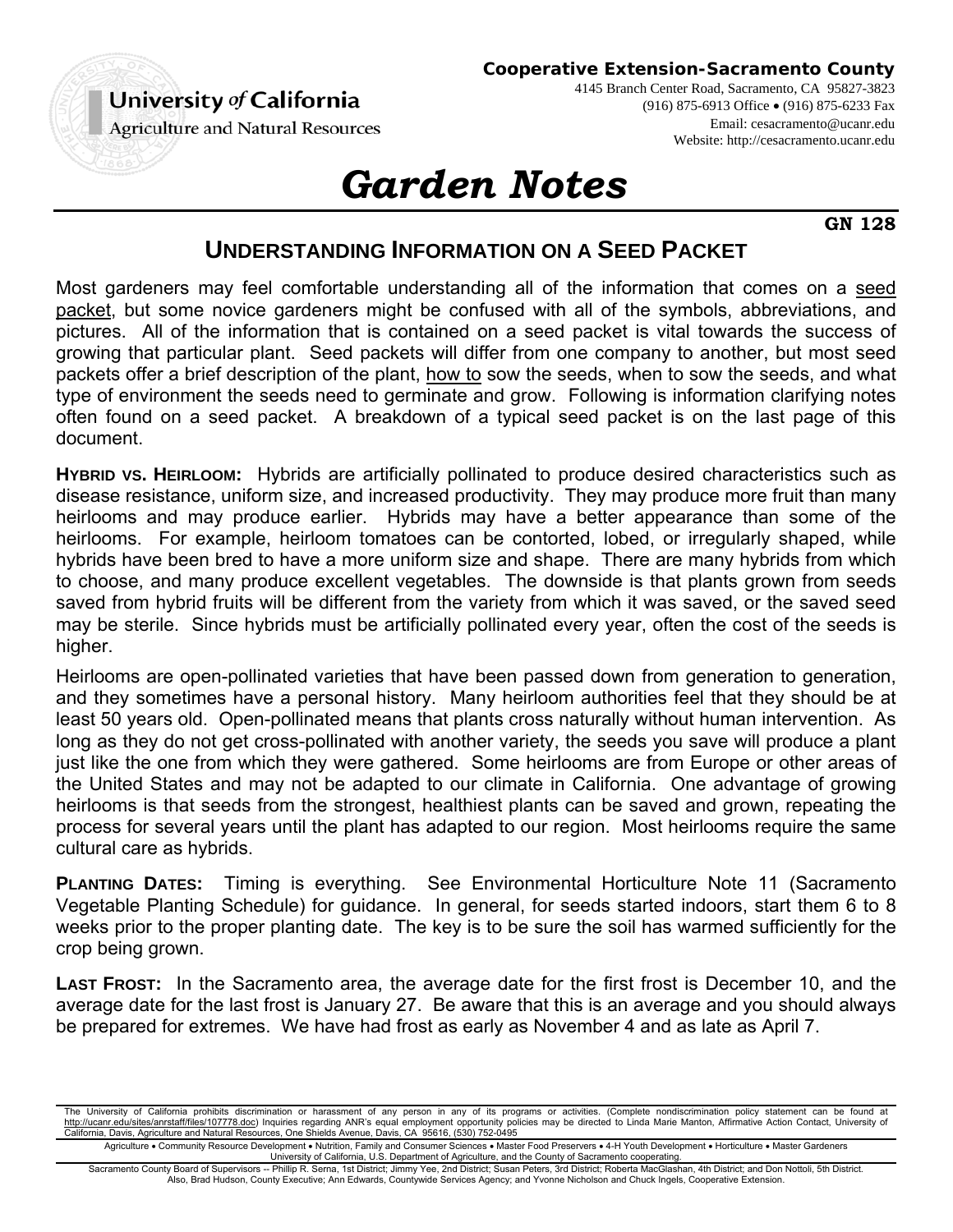## GN 128 UNDERSTANDING INFORMATION ON A SEED PACKET **And Information of ACCID PAGE 2 OF 3**

**DAYS TO HARVEST:** This is an estimate of the time from sowing seed to first harvestable fruit. This is an estimate only and will vary for different areas of the country, the weather (too cool, too hot, too much rain), the soil, and other conditions. Use this number to compare different varieties of the same vegetable. For instance, if you want an early crop of sweet corn, compare the days to harvest of various varieties and choose the one that has the shortest days. For plants that are typically started indoors (such as tomatoes, peppers, eggplant, lettuce, broccoli, cauliflower, cabbage, and melons), start counting the days from the date of transplanting into the garden rather than the date of seed sowing.

**SEED VIABILITY:** If the seed packet does not contain the date for which the seeds were packed, be sure to write on the packet the year in which they were received. It is easy to forget when they were purchased, and it is important to use the freshest seed for best results. Some seeds, such as onion, parsley, and parsnip, lose viability after about a year. Seeds of other vegetables are good for three years or more if properly stored. Seeds should be stored in airtight containers in a cool, dry location. A good place is the coolest part of your house, such as under a bed or in a closet.

You may want to do a germination test on older seeds before planting them, or plant old seeds more thickly. A germination test consists of placing 10 seeds on moistened paper towels, cover with more moistened paper towels, and place everything in a plastic bag that has been perforated to provide air circulation; then put it in a warm, dark place. Check the seeds daily to make sure the paper towels have not dried out. Most vegetable seeds will start to germinate in about a week. Remove each seed as it sprouts, noting how many have germinated. By the end of the second week, you will have an idea of how viable the seeds really are.

**COTYLEDONS AND TRUE LEAVES**: If you are new to vegetable gardening, you probably have heard the phrase "true leaves". This is especially true if growing from seed, where this phrase is used most often. But what exactly are true leaves?

When a seed first emerges from the soil or potting mixture, it has a set of two leaves called cotyledons. The cotyledons are actually a part of the seed and act as a food source for the sprouting seedling. At this time, the seedling does not conduct photosynthesis. It gets all of its food and nutrition from the cotyledons.



As the seedling becomes stronger and healthier, it will begin

to form two more leaves that look very different from the cotyledons. The true leaves will look more like what the plant's leaves look like when mature. Once the true leaves are present, the plant is now actively photosynthesizing. Eventually the cotyledons will wither and fall off as the true leaves take over the job of feeding the plant

Not every variety of every crop will thrive in every region. When you start your own seeds, you can choose varieties that are regionally adapted to your area, leading to healthier plants and better yields. Additional resources for seed planting depth, plant spacing, and thinning requirements, as well as general vegetable gardening information:

- Vegetable Gardening 101, Environmental Horticulture Note 96**\***
- Sacramento Vegetable Planting Schedule, Environmental Horticulture Note 11**\***
- *Sunset Western Garden Book of Edibles*, 2010, Sunset Publishing Corporation

**\***Environmental Horticulture Notes are available at the Sacramento County Master Gardener Office or on-line at www.ucanr.edu/sacmg.